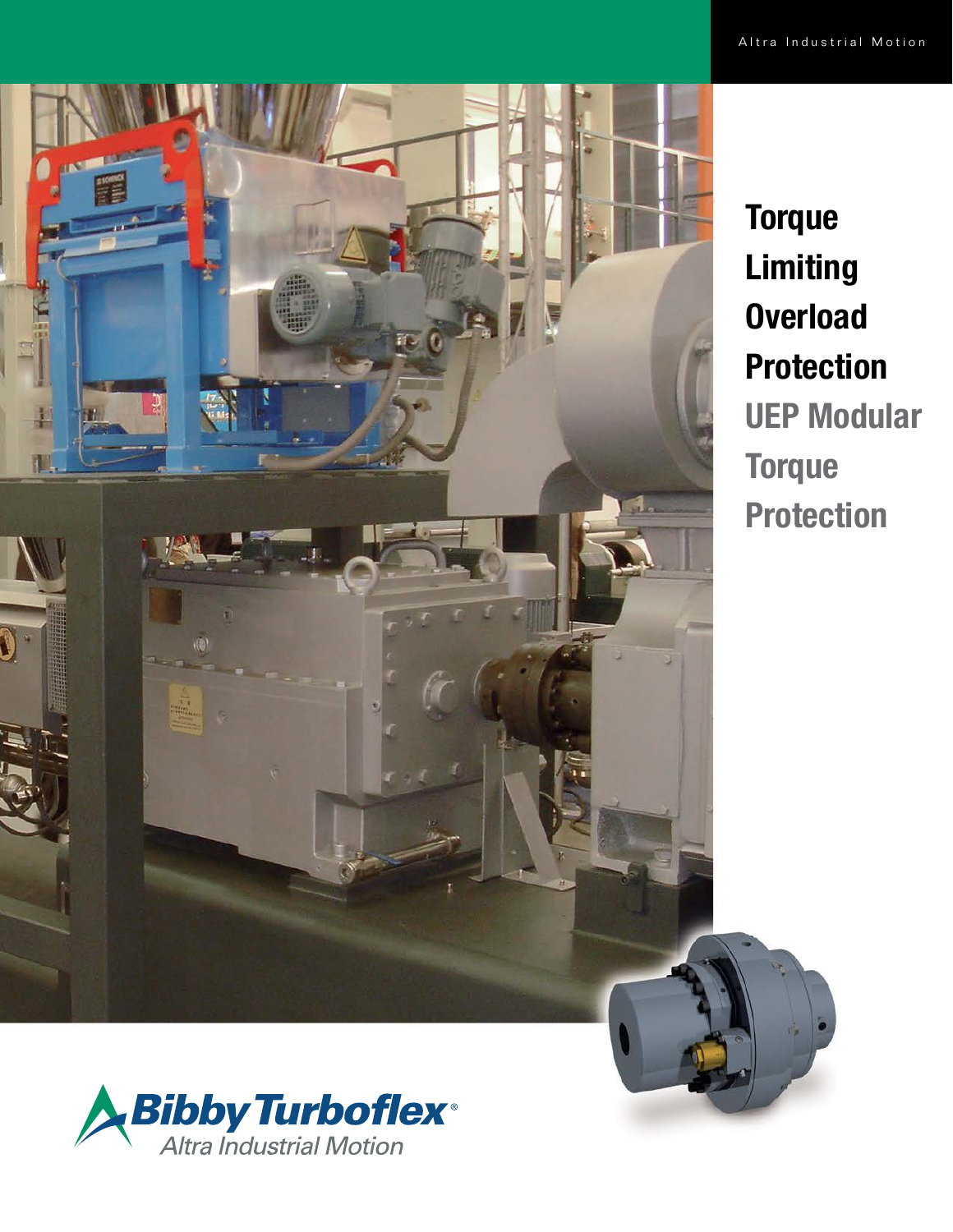# UEP MODULAR TORQUE LIMITERS

Bibby Turboflex has through extensive experience developed the Ultimate Extruder Protection device affording reliable protection for twin screw extruders.

Based on over 30 years experience in arduous applications particularly in the steel industry has led to the development of the Bibby Modular Torque Limiter which has become the industry standard for twin screw extruder machines.



## UEP Ratings and Dimensions

| <b>Model Number</b>            | 234A                   | 237A           | 238A           | 238B           | 239B           | 300C           |  |
|--------------------------------|------------------------|----------------|----------------|----------------|----------------|----------------|--|
| Maximum Preset Torque Nm       | 1480                   | 3046           | 3577           | 6688           | 8786           | 14280          |  |
| Minimum Preset Torque Nm       | 148                    | 493            | 579            | 1122           | 1420           | 2310           |  |
| Maximum Speed RPM              | 3000                   | 2800           | 2800           | 2500           | 2500           | 2200           |  |
| <b>Coupling Size</b>           | $0.2$ RB               | 0.37RB         | 0.73RB         | 0.73RB         | 1.15RB         | 2.15RB         |  |
| Module Size                    | SE <sub>5</sub>        | <b>SE10</b>    | <b>SE10</b>    | <b>SE10</b>    | <b>SE10</b>    | <b>SE10</b>    |  |
| Quantity of Modules            | $\overline{2}$         | $\overline{2}$ | $\overline{2}$ | $\overline{4}$ | $\overline{4}$ | 6              |  |
|                                | <b>Dimensions (mm)</b> |                |                |                |                |                |  |
| Outside Diameter - B           | 232                    | 278            | 317            | 320            | 378            | 467            |  |
| Distance Between Hub Faces - C | 62.3                   | 83.5           | 83.5           | 96.7           | 96.7           | 110.7          |  |
| $\mathsf D$                    | 112                    | 134            | 133            | 138            | 138            | 136            |  |
| E                              | 3                      | $\overline{4}$ | $\overline{4}$ | $\overline{4}$ | $\overline{4}$ | $\overline{4}$ |  |
| Overall Length - T             | 264                    | 325            | 350            | 363            | 407            | 441            |  |
| <b>Rigid Hub</b>               |                        |                |                |                |                |                |  |
| Boss Diameter - S              | 130                    | 165            | 165            | 190            | 234            | 234            |  |
| Hub Length - L                 | 106                    | 121            | 121            | 121            | 140            | 140            |  |
| Maximum Bore - Q               | 90                     | 115            | 115            | 135            | 165            | 165            |  |
| Minimum Bore                   | 32                     | 40             | 40             | 50             | 55             | 55             |  |
|                                | Flex Coupling          |                |                |                |                |                |  |
| Gap - K                        | 3.2                    | 3.2            | 3.2            | 3.2            | 3.2            | 4.8            |  |
| Boss Diameter - M              | 106.4                  | 128.6          | 152.4          | 152.4          | 179.4          | 219            |  |
| Hub Length - P                 | 95                     | 120            | 145            | 145            | 170            | 190            |  |
| Maximum Bore - R               | 70                     | 85             | 95             | 95             | 115            | 140            |  |
| Minimum Bore                   | 35                     | 40             | 55             | 55             | 55             | 70             |  |
| Mass Kg                        | 39                     | 70             | 90             | 106            | 163            | 231            |  |

Front cover photo courtesy of Coperion GmbH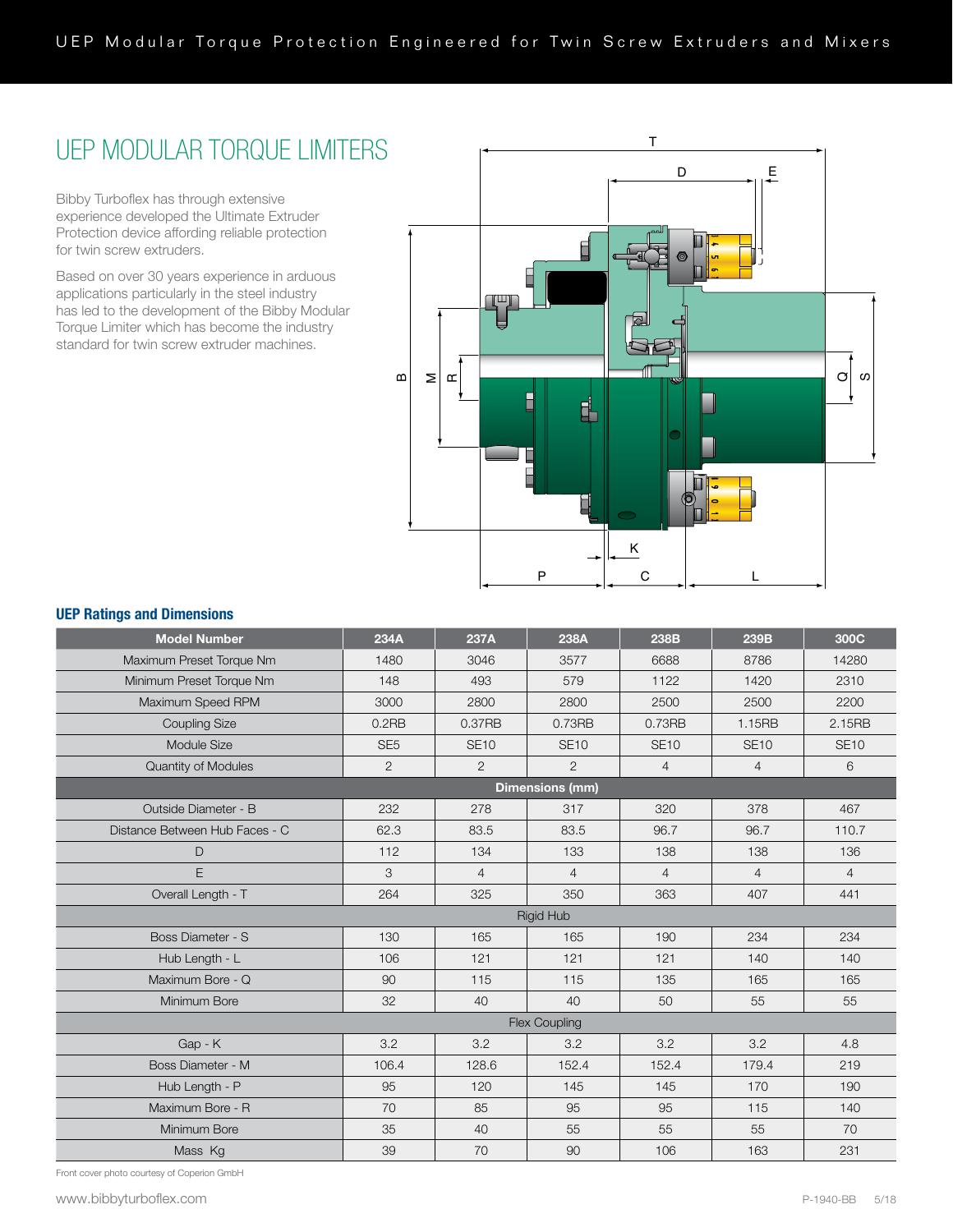## Features & Benefits

- Accurate release torque repeatability
- Simple fast manual re-engagement
- Low-cost maintenance
- The preferred protection for many extruder manufacturer

Very accurate release torque repeatability with minimal variation between static and dynamic release. Versatile installation allows for the torque limiter center section to be removed without the need to move the motor or gearbox.

Individual modules are preset to provide the required release torque. Any maintenance of the modules is a straightforward operation. A simple removal operation allows for module recalibration without having to replace the complete unit. By holding spare modules in stock already preset to the required release torque keeps downtime to an absolute minimum.

Manual reset of the torque limiter can only be carried out when the drive is at rest. Resetting is achieved by realigning the two halves of the unit and then lightly tapping each module fitted, with a soft mallet.

Lubrication of the unit is via easy access grease nipples. Proximity sensor targets are included to provide the means to switch off the drive after an overload occurs.

While each torque limiter assembly is normally factory preset, if required site adjustments can be carried out, a setting chart with instructions is provided for this purpose. Please note a security key is required and adjustment should only be carried out by an authorized person.



## Normal Operation

The flange connection is driven by a large steel ball (2), located in the detent pocket (1), which is retained by a plunger (3). This in turn is retained axially by means of a system of angled races (5,7) biased by pressure from the Belleville springs (4), acting on a circle of balls (6).

## **Disengagement**

Finally can be incorporated in the assembly to switch off the drive motor On overload, relative angular movement between the flanges imparts a tangential force (Fu) on the large steel ball, forcing it clear of the detent pocket back against the plunger. This in turn causes the plunger to be forced through the circle of balls overcoming the spring loading on the angle races. In this position, the balls are resting on the large diameter of the plunger, and once this condition is reached the flanges are completely free to rotate independently. A suitable switch or operate a warning device when the Torque Limiting assembly disengages.

After first ensuring that the drive is isolated, resetting is a simple matter of first realigning the flanges and then tapping each module plunger back with a soft mallet to allow the circle of balls to return to their original position and the large steel ball to return to its location in the detent pocket.

UEP Torque Limiters are not classed as machines by the 98/37/EU Directive and 2006/42/EU Machinery Directive. All installations must conform to industry standards.



**Fu**

Disengaged